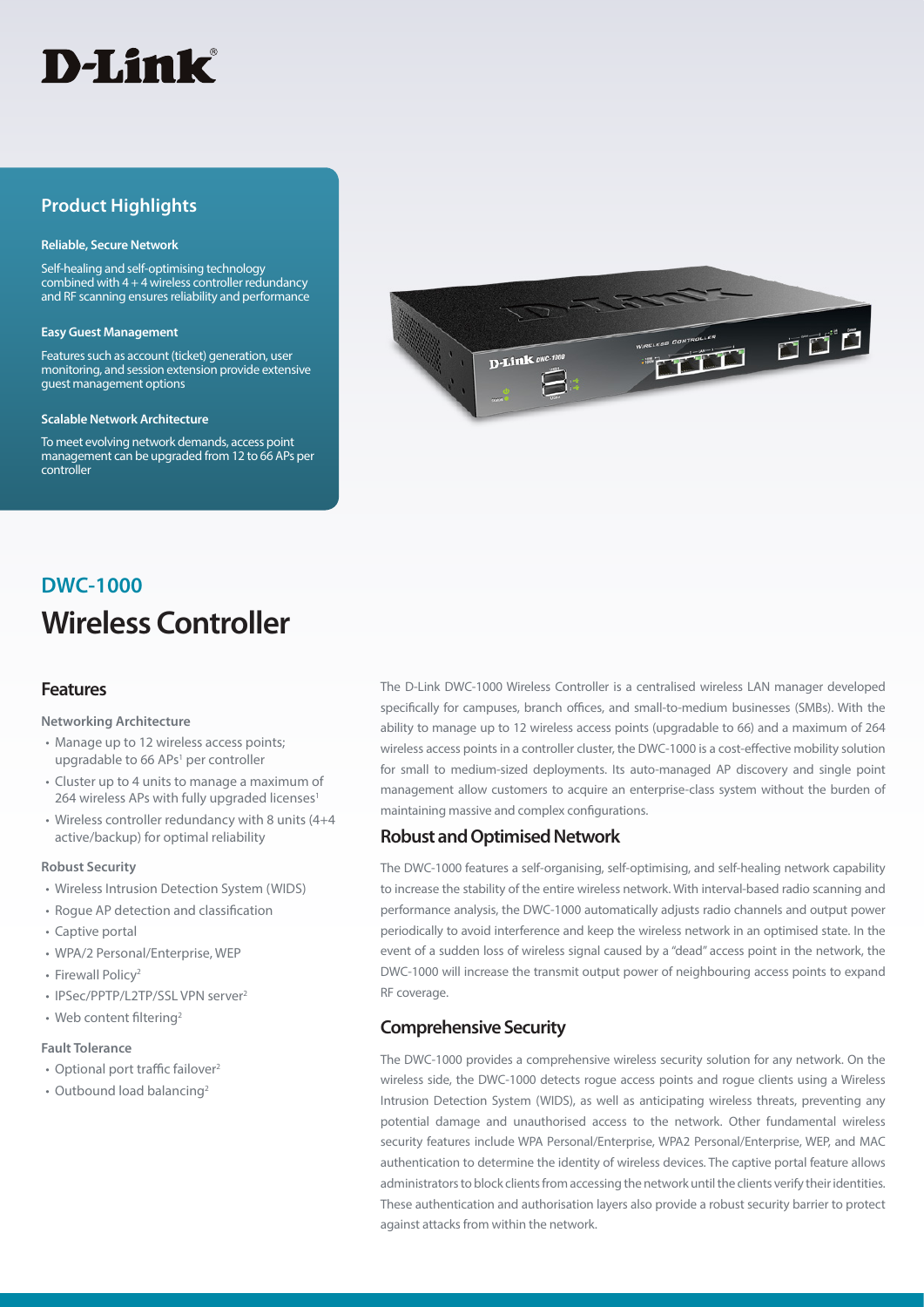# D-Link®

# **DWC-1000 Wireless Controller**

## **High Scalability, Availability, and Flexibility**

To address the constantly growing scale and needs of business networks, the DWC-1000 offers a flexible selection of expansion features: administrators can purchase a Business Wireless Plus license to upgrade the capabilities of the DWC-1000. D-Link offers two types of Business Wireless Plus licenses: an AP license upgrade and a VPN license upgrade. The AP license upgrade increases the number of manageable access points. By default, the DWC-1000 can manage up to 12 access points. Purchasing an AP license will upgrade this to 66 access points per controller. The VPN license upgrade enables the DWC-1000 to provide VPN, router, and firewall functionality. The firewall function allows administrators to control network access by setting classification policies. The dual option ports provide link failover and provide Internet connection redundancy to ensure uninterrupted Internet connectivity. The virtual private network (VPN) feature provide secure remote control to manage access points in branch offices. Site-to-site VPN tunnels use the IP Security (IPSec) Protocol, Point-to-Point Tunnelling Protocol (PPTP), or Layer 2 Tunnelling Protocol (L2TP) to facilitate branch office connectivity through encrypted virtual links. In addition, the Secure Sockets Layer (SSL) VPN tunnels empower your mobile users by providing remote access to a central corporate database.

## **Simplified Management**

Centralised remote control of managed access points provides a simple way to automatically discover compatible D-Link wireless access points, add them to the managed access point list, and configure them with one-time deployment settings. With the controller clustering feature, the administrator can easily log into one wireless controller and perform essential configurations on other wireless controllers in the cluster group. The real-time monitoring of access points and associated client stations enable the efficient utilisation of network resources. System alarm and statistics reports on managed access points also help the administrator to use the DWC-1000 to manage, control and optimise network performance.



If the worst should happen to your network you need the very best support and fast. Downtime costs your business money. D-Link Assist maximises your uptime by solving technical problems quickly and effectively. Our highly trained technicians are on standby around the clock, ensuring that award-winning support is only a phone call away.

With a choice of three affordable service offerings covering all D-Link business products, you can select the package that suits you best:

## **D-Link Assist Gold - for comprehensive 24-hour support**

D-Link Assist Gold is perfect for mission-critical environments where maximum uptime is a high priority. It guarantees four hour around-the-clock response. Cover applies 24/7 for every day of the year including holidays.

## **D-Link Assist Silver - for prompt same-day assistance**

D-Link Assist Silver is designed for 'high availability' businesses that require rapid response within regular working hours. It provides a four hour response service Monday to Friday from 8am to 5pm, excluding holidays.

## **D-Link Assist Bronze - for guaranteed response on the next business day**

D-Link Assist Bronze is a highly cost-effective support solution for less critical environments. Response is guaranteed within eight business hours Monday to Friday from 8am to 5pm, excluding holidays.

D-Link Assist can be purchased together with any D-Link business product. So whether you're buying switching, wireless, storage, security or IP Surveillance equipment from D-Link, your peace of mind is guaranteed. D-Link Assist also offers installation and configuration services to get your new hardware working quickly and correctly.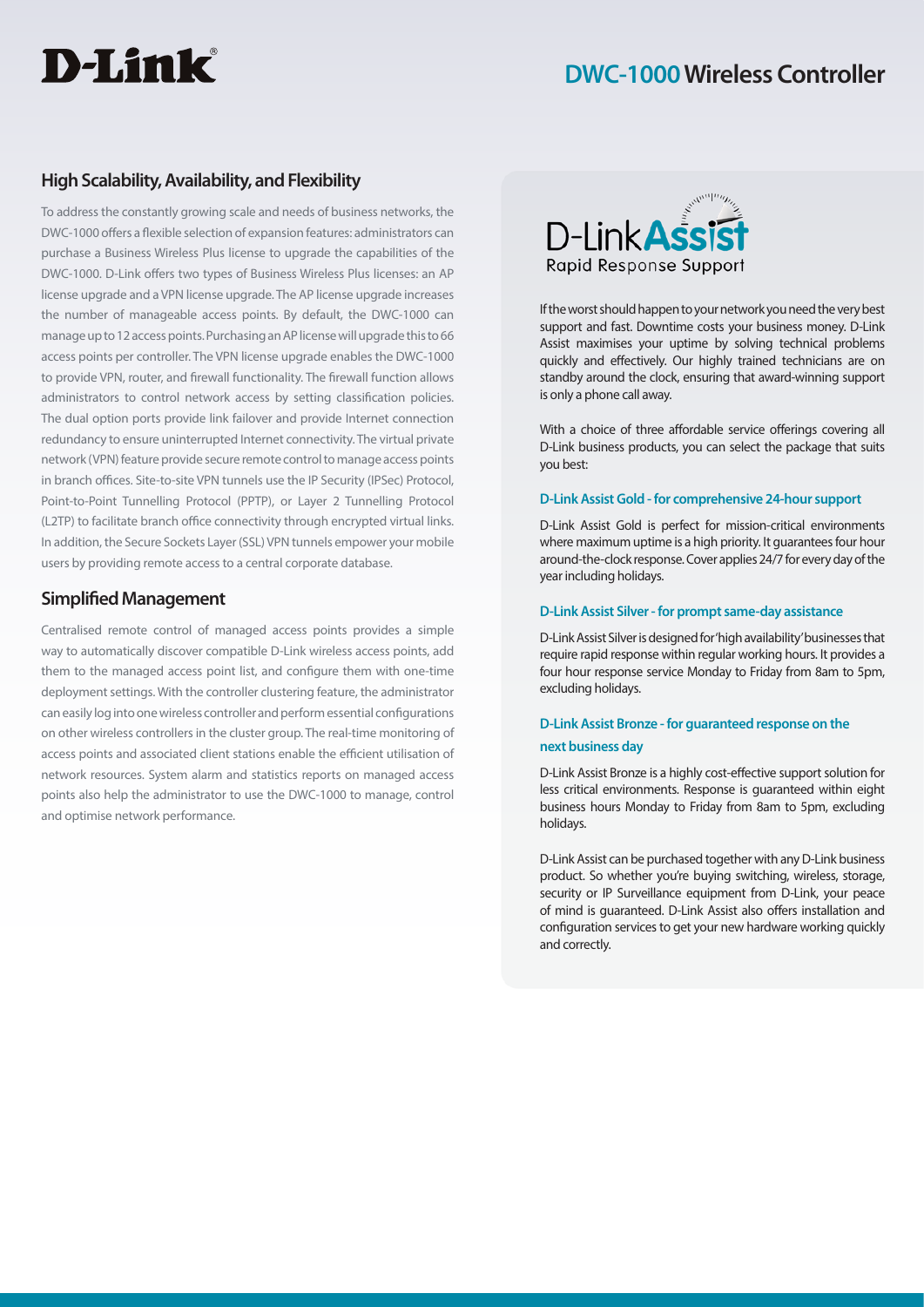

# **Network Implementation within L2/L3 Network in a business environment**



# **Remotely Managed AP Implementation**

**(VPN/Router/Firewall license upgrade required)**



| <b>Technical Specifications</b>                          |                                                                                                                |                                                                                         |
|----------------------------------------------------------|----------------------------------------------------------------------------------------------------------------|-----------------------------------------------------------------------------------------|
| Hardware Version                                         | $-$ A1/B1                                                                                                      | $\cdot$ C1                                                                              |
| General                                                  |                                                                                                                |                                                                                         |
| Number of Ports                                          | • 4 x 10/100/1000 Mbps ports<br>• 2 x USB 2.0 ports                                                            | • 2 x 10/100/1000 Mbps option ports <sup>3</sup><br>• 1 x 10/100/1000 Mbps console port |
| Port Standards & Functions                               | • IEEE 802.3 for 10BASE-T<br>· IEEE 802.3u for 100BASE-TX/FX<br>· IEEE 802.3ab for 1000BASE-T Gigabit Ethernet |                                                                                         |
| Maximum Access Points per Unit                           | · Default: 6<br>· Upgraded: 24                                                                                 | · Default: 12<br>· Upgraded: 66                                                         |
| Maximum Access Points per Cluster                        | · Default: 24<br>· Upgraded: 96                                                                                | · Default: 48<br>· Upgraded: 264                                                        |
| <b>Concurrent Captive Portal Authentication</b><br>Users | $-512$                                                                                                         | .1024                                                                                   |
| Dedicated IPSec VPN Tunnels <sup>2</sup>                 | .70                                                                                                            |                                                                                         |
| Dedicated PPTP/L2TP VPN Tunnels <sup>2</sup>             | .25                                                                                                            |                                                                                         |
| Dedicated SSL VPN Tunnels <sup>2</sup>                   | $\cdot$ 20                                                                                                     |                                                                                         |
| Physical                                                 |                                                                                                                |                                                                                         |
| <b>LED</b> Indicators                                    | • Speed (per 10/100/1000 Mbps port)                                                                            |                                                                                         |
| Dimensions (L x W x H)                                   | • 280 x 180 x 44 mm (11.02 x 7.09 x 1.73 in)                                                                   |                                                                                         |
| Power Supply                                             | • Internal power supply 12 V DC/2.5 A                                                                          | · External power supply 12 V DC/2.5 A                                                   |
| Max. Power Consumption                                   | $\cdot$ 19.3 W                                                                                                 | $\cdot$ 12.6 W                                                                          |
| Temperature                                              | • Operation: 0 to 40 °C (32 to 104 °F)                                                                         | • Storage: -20 to 70 °C (-4 to 158 °F)                                                  |
| Humidity                                                 | • 5% to 95% non-condensing                                                                                     |                                                                                         |
| <b>EMI</b>                                               | • FCC Class B<br>$\cdot$ VCCI<br>$\cdot$ IC                                                                    | • CE Class B<br>• C-Tick                                                                |
| Safety                                                   | $\cdot$ cUL                                                                                                    | • LVD (EN60950-1)                                                                       |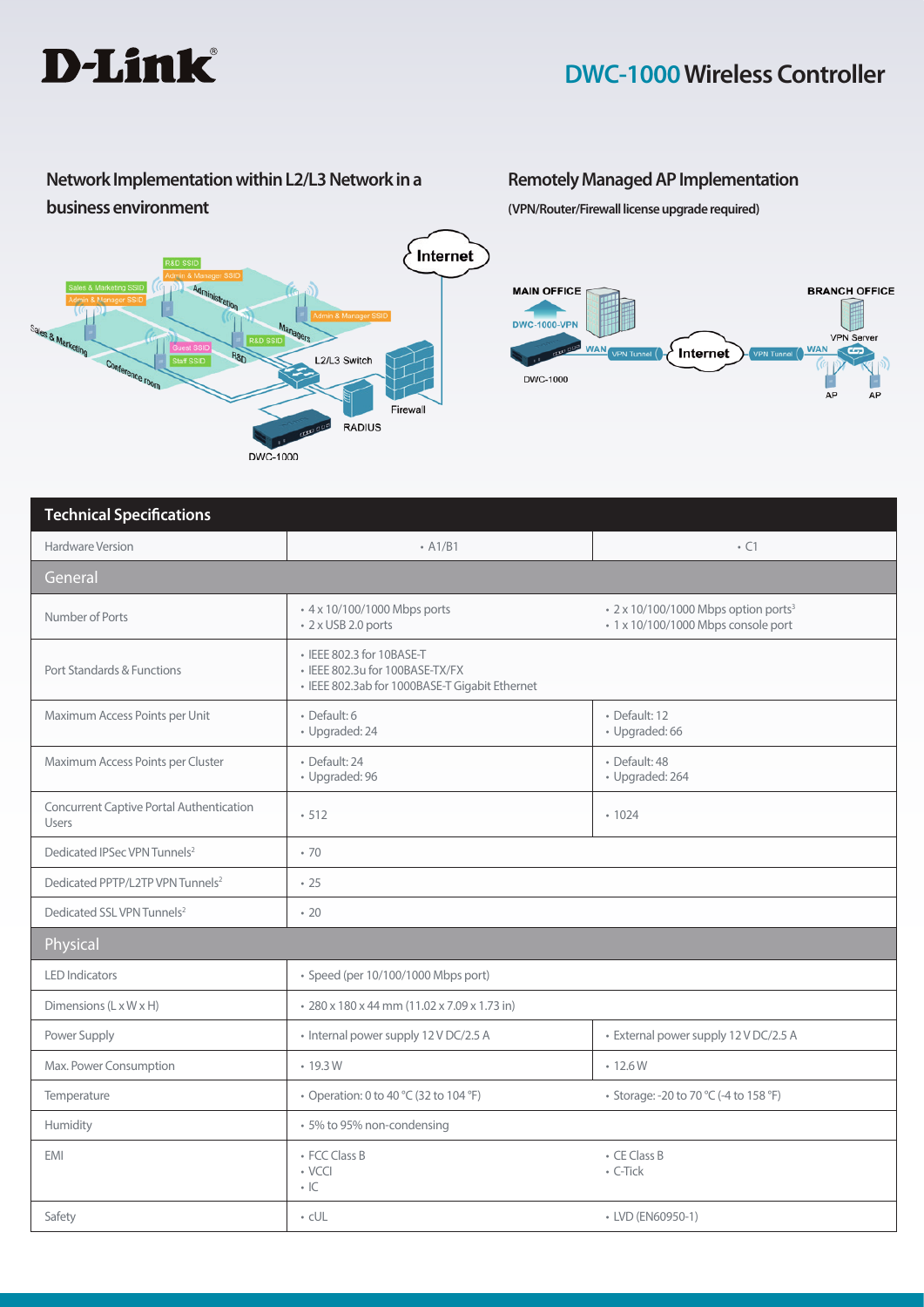

| Software                       |                                                                                                                                                                                                                                                                                                   |                                                                                                                                                                                                                                                                   |
|--------------------------------|---------------------------------------------------------------------------------------------------------------------------------------------------------------------------------------------------------------------------------------------------------------------------------------------------|-------------------------------------------------------------------------------------------------------------------------------------------------------------------------------------------------------------------------------------------------------------------|
| VPN & SSL VPN                  | • VPN encryption<br>$\cdot$ DES<br>$\cdot$ 3DES<br>• AES<br>• Twofish<br>• Blowfish<br>$\cdot$ Cast-128<br>· NULL<br>· SSL VPN encryption<br>• DES<br>$•$ 3DES<br>• AES                                                                                                                           | • IPSec NAT Traversal<br>• IP Encapsulating Security Payload (ESP)<br>• VPN tunnel keep alive<br>• Hub and spoke<br>• Dead Peer Detection<br>• IP Authentication Header (AH)<br>• SSL VPN Message Integrity<br>$\cdot$ MD5<br>$\cdot$ SHA1                        |
| <b>VLAN</b>                    | • VLAN Group<br>• Up to 64 entries<br>· Subnet-based VLAN                                                                                                                                                                                                                                         | • 802.1g VLAN tagging<br>• Port-based VLAN                                                                                                                                                                                                                        |
| Networking                     | • Route failover                                                                                                                                                                                                                                                                                  | • Outbound load balancing                                                                                                                                                                                                                                         |
| Roaming                        | • Fast Roaming<br>• Intra-subnet/inter-subnet roaming                                                                                                                                                                                                                                             | • Intra-controller/inter-controller roaming                                                                                                                                                                                                                       |
| Firewall System                | • Policy<br>· Supports 100 rules per features<br>• Supports up to 600 firewall rules<br>• Web content filtering                                                                                                                                                                                   | • Dynamic route RIPv1/v2<br>• Dynamic DNS<br>• NAT, PAT                                                                                                                                                                                                           |
| Security                       | • Wireless security<br>$\cdot$ WEP<br>• Dynamic WEP<br>· WPA personal/enterprise<br>• WPA 2 personal/enterprise<br>• LAN Security<br>· 802.1x port-based access control & guest VLAN<br>• Payment gateways<br>• Paypal<br>• Authorize.net                                                         | • Wireless Intrusion Detection System (WIDS)<br>• Rogue and valid AP classification<br>• Rogue AP mitigation<br>• Authentication<br>• Captive portal<br>• MAC authentication                                                                                      |
| Management                     | • Web-based GUI<br>$\cdot$ HTTP<br>$\cdot$ SNMP v1/v2c/v3                                                                                                                                                                                                                                         | • Command Line Interface (CLI)                                                                                                                                                                                                                                    |
| <b>Access Point Management</b> | • Compatible Managed APs<br>• DWL-2600AP<br>• DWL-3600AP<br>• DWL-3610AP<br>• DWL-6600AP<br>• DWL-6610AP<br>• DWL-6610APE<br>• DWL-6620APS<br>• DWL-6700AP<br>• DWL-7620AP<br>• DWL-8610AP<br>• DWL-8620AP<br>• DWL-8620APE<br>• DWL-8710AP<br>• AP Discovery & Control<br>• Layer 2<br>• Layer 3 | • AP monitoring<br>• Managed AP<br>• Rogue AP<br>• Authentication Fail AP<br>• Standalone AP<br>• Client monitoring<br>• Authenticated Client<br>• Roque Client<br>• Authentication Fail Client<br>• Ad-hoc Client<br>• Centralised RF/security policy management |